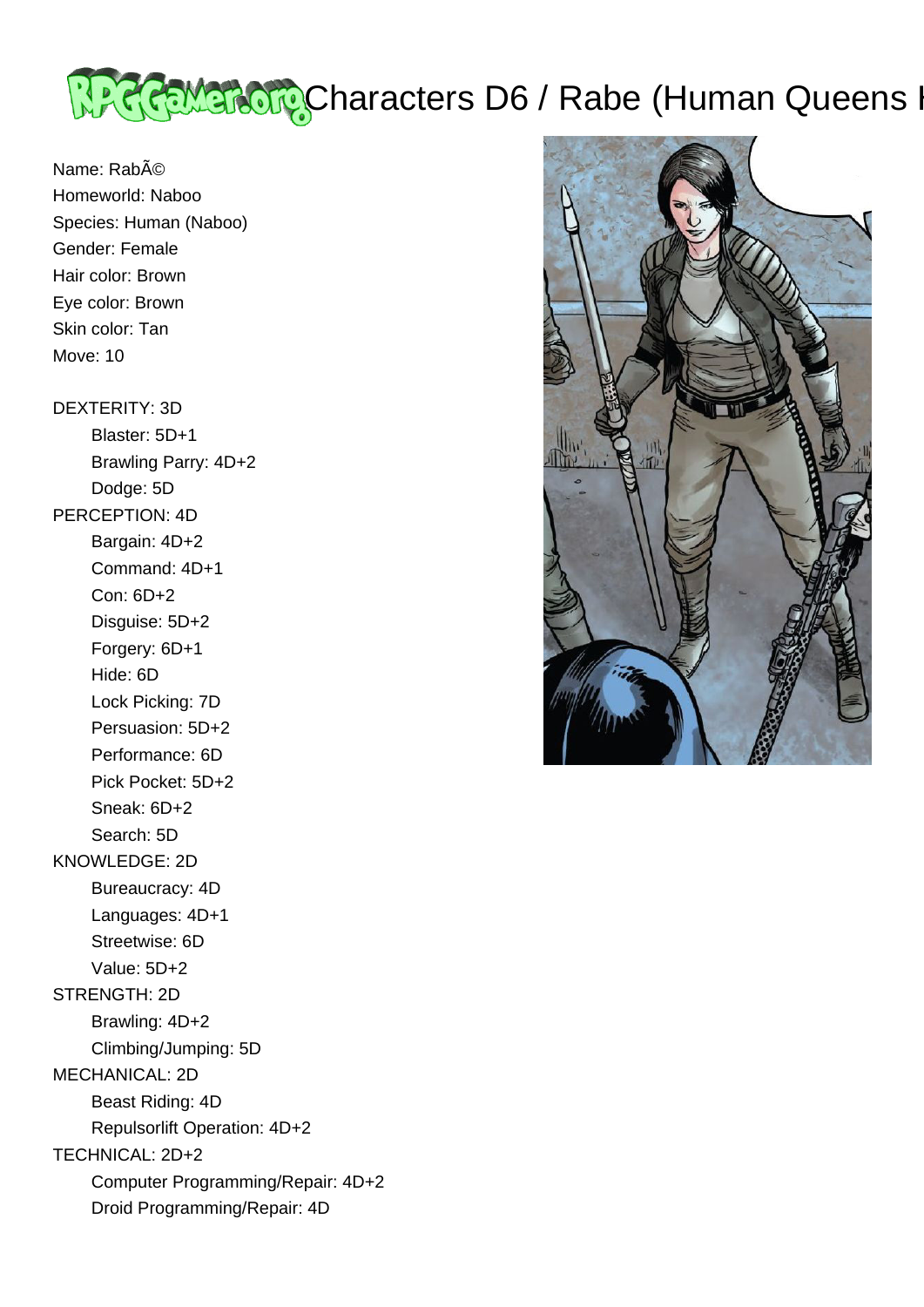First Aid: 4D+1 Security: 6D

EQUIPMENT CREDITS - 1500 Blaster Pistol (4D Damage), Comlink, Naboo Styled Rugged Clothing, Combat Staff (Str+1D)

FORCE SENSITIVE - N FORCE POINTS 2 DARK SIDE POINTS 0 CHARACTER POINTS 5

Description: Rabé, born Rabene Tonsort, was a female human who served as one of Queen Amidala's handmaidens during the last years of the Galactic Republic. During the Invasion of Naboo, she accompanied the Queen to Tatooine and then Coruscant, along with her colleagues SabA © and EirtaA ©.

## **Biography**

## Early life

Rabene Tonsort, a human female, was born on the planet Naboo in the Western Provinces. She eventually attended a prestigious school and studied a variety of arts, including sculpture, acting, impression, However, despite being a talented artist, she eventually began a forgery ring at her school, selling to unwary offworlders. When the operation was discovered, multiple students were suspected to be involved. Forced to choose a subject at school before she was kicked out, she chose music as she had not found anything unwary to do with it. When hard evidence confirmed Tonsort's involvement, she was forced to drop out of school, with the school attempting to save face and not expel a gifted student.

In the aftermath of the incident, Tonsort did not have many options. However, in 32 BBY, Captain Quarsh Panaka of the Royal Naboo Security Forces approached her and offered her a position as a handmaiden for recently-elected Queen Padmé Amidala. Panaka believed that her criminal background and many other talents could allow her to teach the new queen how to "cheat" and be deceitful, although Tonsort believed after meeting Amidala that Panaka had underestimated her. Tonsort agreed, swearing her loyalty and life to Amidala. When the roster of handmaidens was filled, she suggested that all the handmaidens should change their names to match Amidala's as a sign of loyalty and for the purposes of subterfuge, taking the name Rab© and becoming Amidala's wardrobe mistress.

#### Invasion of Naboo

Later that year year, the Trade Federation invaded Naboo and successfully captured its capital Theed. As the Federation's vessels landed throughout the city, Amidala and the handmaiden SabA© switched places, with the queen donning a handmaiden's garb while Sab© dressed in the royal regalia to act as a decoy. To finish the ploy, Rabé applied Sabé's makeup while Saché attended to the decoy's hair in the queen's dressing room in the Theed Royal Palace. Once finished. Rab© pulled away the cloth around Sab $\tilde{A}$ ©'s neck that had protected the royal clothing from spilt makeup.

Acting as queen, Sab<sub>A</sub>© ordered that they would await the Federation forces on one of the palace's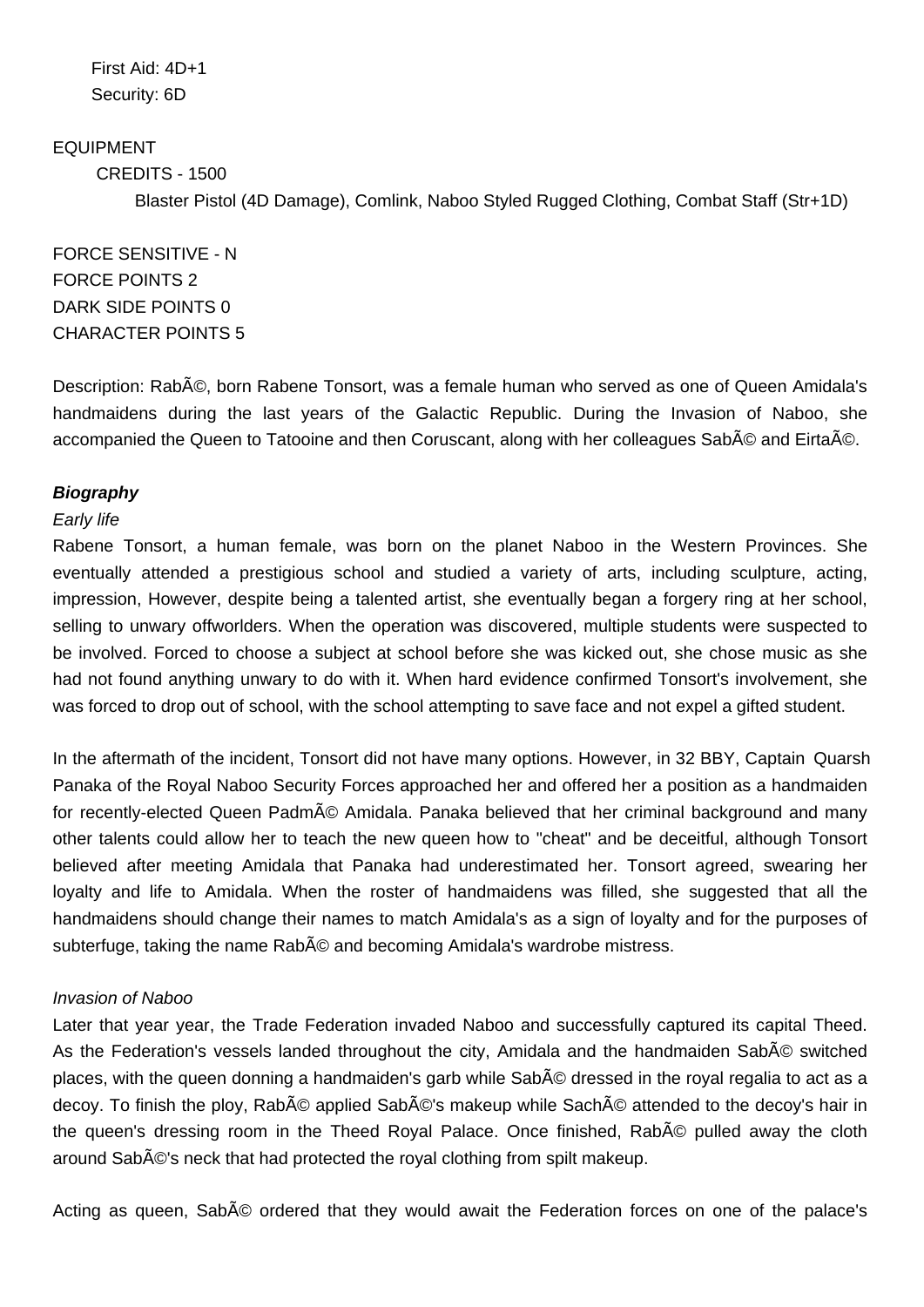balconies. Rabé then left the dressing room to inform Amidala's head of the Royal Naboo Security Forces, Captain Quarsh Panaka, to join them on the balcony with whatever security he deemed present. Battle droids then arrived on the balcony and Rab© and the other handmaidens were taken prisoner along with the queen.

After the disguised Sabé was brought before the Federation's Viceroy Nute Gunray, Rabé and Amidala were part of a group of prisoners that were sent to be processed in Camp Four. While being escorted to the camp through the streets of Theed by a squad of B1-series battle droids, the group was rescued by Qui-Gon Jinn and Obi-Wan Kenobi, a pair of Jedi ambassadors who had been sent by the Galactic Republic to negotiate with the federation.

### Escape from Theed

The freed prisoners and the liberators then made their way to the hangar of the Theed Royal Palace, where the Jedi attempted to persuade the battle droids on guard to let them leave peacefully. When the droids tried to arrest them, Kenobi and Jinn attacked the guards, allowing Rab<sub>A</sub>© and the other handmaidens to hurry aboard the Naboo Royal Starship. Once the Jedi and a group of pilots they had freed were also onboard, the starship took off and managed to slip through the Federation blockade above the planet, although it sustained damage to its hyperdrive in the process.

Once the starship was safely away from the blockade, Rabé and fellow handmaiden Eirtaé stood bv the decoy Sab<sub>A</sub>© in the ship's throne room as the supposed queen congratulated the astromech droid R2-D2 for repairing their deflector shield generator during the escape. With the aim of eventually reaching the Republic capital Coruscant, the royal starship was forced to stop first on the desert world of Tatooine to locate a new hyperdrive. Upon landing, Jinn, R2-D2, the still disguised Amidala and the Gungan Jar Jar Binks left the ship to travel to the nearby spaceport of Mos Espa while RabA © and the others remained behind.

### To Coruscant

While those aboard the ship waited for the return of the group in Mos Espa, they received a transmission from Governor Sio Bibble back on Naboo. Sabé viewed the transmissionâ€"which begged the queen to return and give into the Federation's demandsâ $\epsilon$ "in the throne room with Rab© and Eirtaé at her side, after which Kenobi warned them the plea was a trap and told them not the reply. After several days, the group returned with the hyperdrive the ship needed and the young slave boy Anakin Skywalker, who Jinn was bringing with him to train as a Jedi. The ship then left Tatooine and successfully reached Coruscant, docking on a landing platform where Valorum and Senator Sheev Palpatine awaited them.

Rabé and the other handmaidens then accompanied Sabé as she disembarked the ship and greeted Valorum, after which they boarded a EasyRide passenger airspeeder with Palpatine and departed. Skywalker later visited the queen's quarters to see Amidala, who he knew only as Padmé the handmaiden, and was greeted by Rabé at the door. As Amidala was preparing to address the Galactic Senate in her royal regalia, Rabé informed Skywalker that Padmé was not present, but was interrupted by Amidala who wanted to know who was visiting. After learning that it was Skywalker, who did not recognize her under her makeup, Amidala informed him that Padmé was on an errand, but wished him luck in his Jedi training.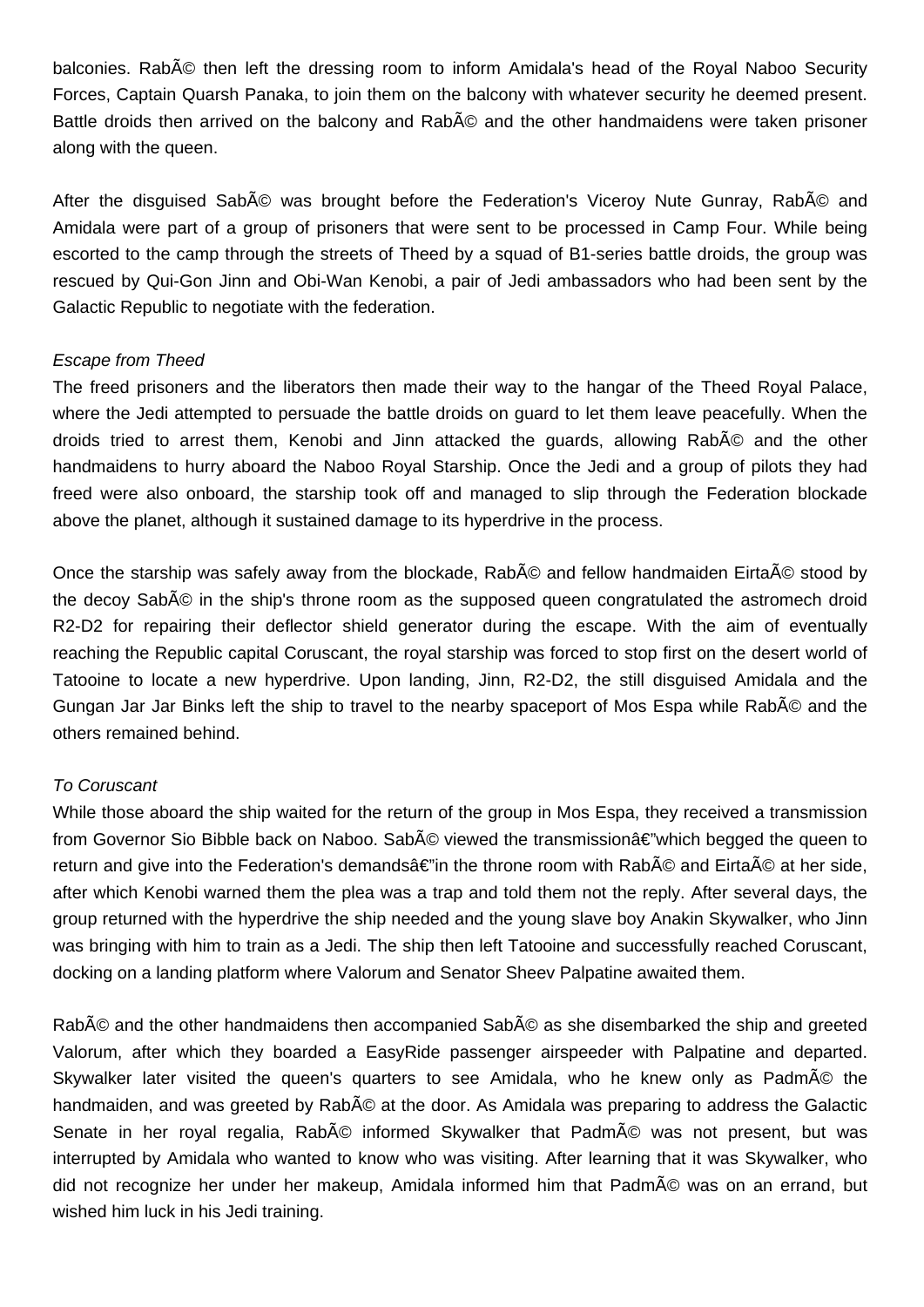### Before the Senate

Rabé and Eirtaé then joined Amidala and Captain Quarsh Panaka in Palpatine's pod at the Senate Building as the queen addressed the Senate concerning the invasion of Naboo. After the address, Amidala called for a Vote of No Confidence in Valorum, and Rab© was later present in Amidala's quarters when Panaka rushed in with the senator to inform Amidala that Palpatine had been nominated as a candidate for Supreme Chancellor. Amidala congratulated him and then declared she would be returning to Naboo, leaving the room with the two handmaidens and Panaka.

Rabé, Eirtaé, Sabé and the queen then greeted Jinn, Kenobi, Binks and Skywalker on the landing platform where the Royal Naboo Starship was parked and the group boarded together and departed for Naboo. During the journey. Rabé and Sabé stood by Amidala in the throne room as she came up with a plan of action with Panaka, Jinn and Binks. After landing on Naboo, Binks led the queen and her allies to the Gungan Sacred Place where she and her followers were brought before Boss Rugor Nass. Sabé, who was again disguised as queen, began asking for the aid of the Gungan people, but Amidala stepped forward from beside Rabé and revealed her true identity, begging the boss for aid in defeating the Federation and dropping to her knees. Rabé and the other humans present followed suit, after which Nass declared he would work with the queen to defeat the Trade Federation.

## The Battle of Naboo

As the Gungan Grand Army prepared to distract the Federation's forces in a large battle, RabA© and the other handmaidens joined a group led by Amidala that used secret passages to infiltrate Theed. Rab© then remained with Panaka and a portion of his security forces to create another distraction in Theed's streets while Amidala infiltrated the Royal Palace with the Jedi, some guards and a group of pilots.

Rabé and Panaka's group then reunited with Amidala in the palace's hangar, where the pilots of Bravo Flight had successfully launched their N-1 starfighters in order to combat the Federation's blockade above the planet. As the group approached the hangar exit, the doors opened to reveal the Sith apprentice Darth Maul, whom Kenobi and Jinn engaged while the rest of the group split off to take the long route to the throne room, where Gurnay would be located. Before they could get far, a trio of droidekas opened fire on them, forcing them into cover; however, the droids were swiftly destroyed by Skywalker, who had hidden in one of the remaining starfighters.

#### Capturing the Viceroy

When droids again attacked the group in one of the palace's corridors, Rab<sub>A</sub>
© was forced to take cover behind a pillar while firing on them. Amidala and Panaka then split off with a small group of guards and used grappling hooks to assail the side of the palace in order to reach the throne room. Rabé and the others then managed to fight their way to the throne room and upon reaching it discovered that Amidala and the others had been captured by Gunray.

Sab<sub>A</sub>
© shouted to the viceroy and claimed to be the true queen, fooling him and causing him to send the majority of his troops after Sabé, Rabé and the others, who retreated. This allowed Amidala and Panaka to defeat the few battle droids left behind and capture Gunray. After Skywalker destroyed the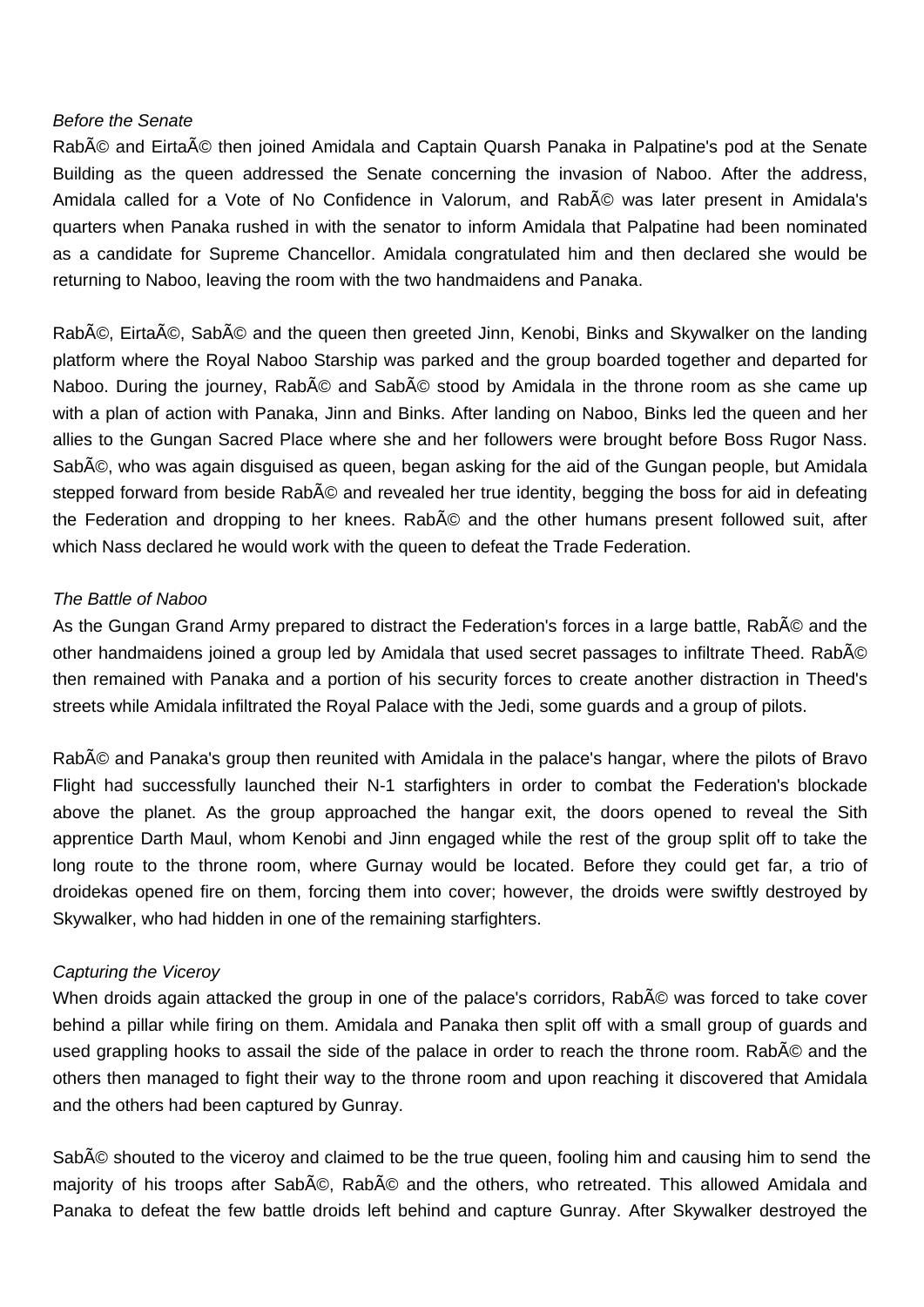droid control ship Vuutun Palaa above Naboo, the droid army fighting the Gungans were deactivated and so the Trade Federation was defeated across Naboo.

## Victory celebrations

Some time after the end of the fighting, RabA © and the other handmaidens stood with Amidala and her allies as they watched Gunray escorted by Panaka and his security forces onto a Republic shuttle to be taken away to answer for his crimes. Palpatine, now Supreme Chancellor of the Senate, then disembarked the shuttle and congratulated Amidala.

Rab© was present in the Funeral Temple for the Funeral of Qui-Gon Jinn, who had perished while fighting Darth Maul. Following the Jedi's cremation, the handmaiden participated in a huge parade through the streets of Theed to celebrate the victory against the Trade Federation. She stood on the steps of the palace with the queen, awaiting the arrival of a march of Gungans led by Nass. The queen the presented Nass with the Globe of Peace as recognition for the Gungan's part in defeating the Federation.

### New life

When Amidala's second term in office came to an end in 28 BBY, Rab<sub>A</sub>
© and the other handmaidens accompanied her to the lake house Varykino in Lake Country for the queen's customary two-week seclusion during the final campaign of the election to select a new ruler. On the day of the election itself, Rabé and the other handmaidens playfully ambushed Amidala as she rested in one of the lakes, with Sach<sub>A</sub> catching her by surprise and submerging her in the water while the others laughed.

Rab© then followed Amidala as they swam to the lake's shore and left the water then returned to the lake house. There they viewed a holomessage from Palpatine, informing them that he would be arriving at the house shortly. After Amidala's term as queen ended, Rab© went on to study music at a prestigious academy in Theed.

## **Personality and traits**

Rabé had brown hair, brown eyes, and tan skin. As a handmaiden, she developed considerable patience and was responsible for working on the Queen's elaborate hairstyles, which could take many hours to complete. During such lengthy sessions, Rab<sub>A</sub>
© provided the Queen with counsel.

In the face of impending capture by the Trade Federation, Rabé remained calm and professional, managing to apply Sabé's makeup with a steady hand. She and the other handmaidens were generally underestimated due to their age and uniform, but preferred being underestimated in this way as it gave them an advantage. It was well known amongst her friends that she dreamt of music.

Rabé tended to whistle idly when she was in thought. As the handmaidens began to learn and share skills, Rabé taught the group how to pick locks. She was also skilled with a grappling hook. When Padmé inquired as to where she had learned the skill, Rabé cited her criminal past, saying that she could not forge artwork without seeing it first. When present for a conversation but out of earshot, she still understood what transpired through lip-reading and Lorrdian-trained methods of reading body language.